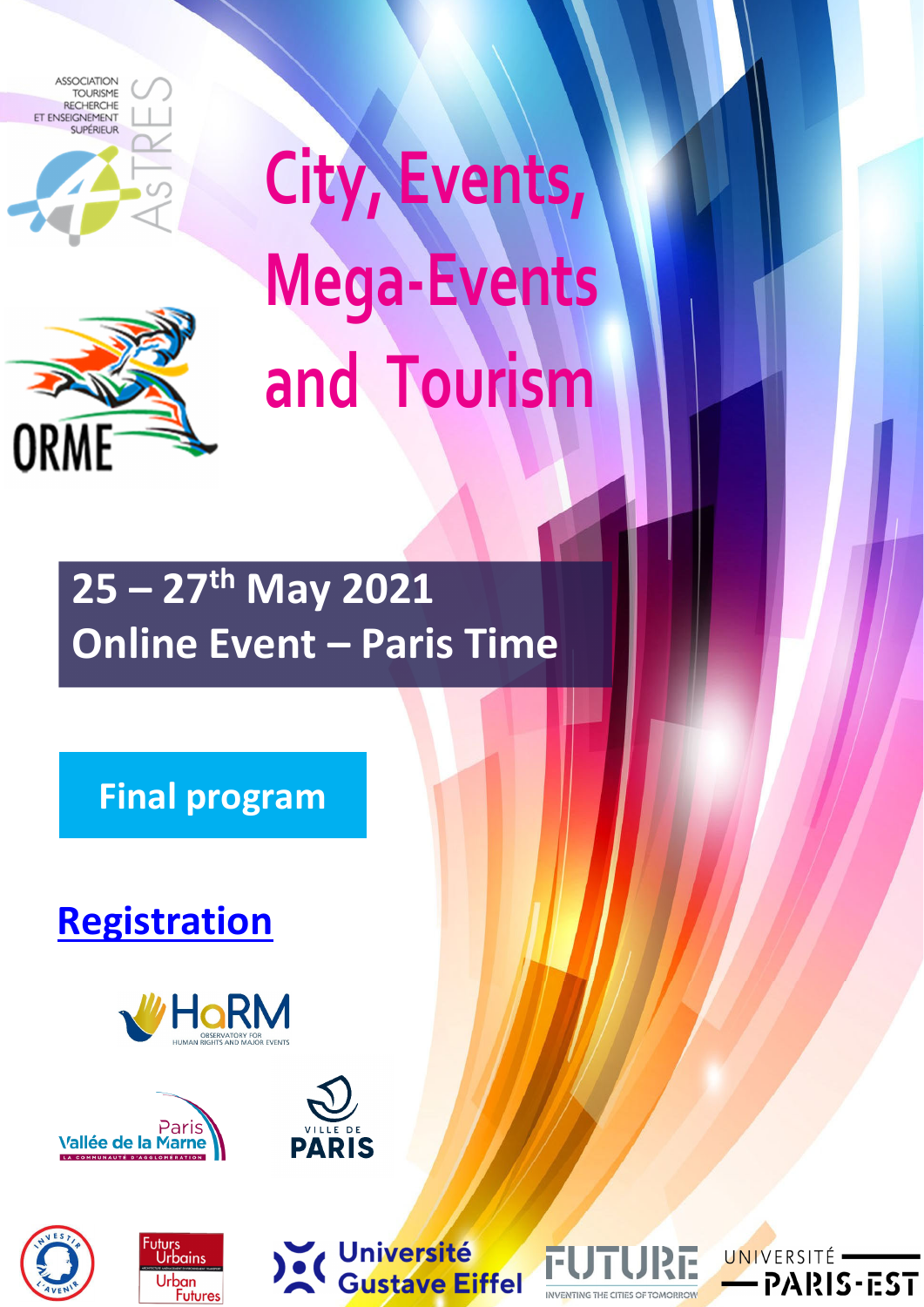# **25-27 May 2021 – Paris Time (Central European Time)**

# **Tuesday 25 May**

**2:00 – 3:00 PM ‐ Opening Ceremony / Allocutions de bienvenue** 

*Room "Olympics Events"*

**Gilles Roussel**, Université Gustave Eiffel, President of the University **Marie Delaplace**, Université Gustave Eiffel, ORME, Lab'Urba, EUP, VTTT Research group, Labex Urban Futures **Bertrand Réau**, CNAM, Chaire Tourisme voyage et loisirs, Delegate to the Presidence of the French tourism research Association (AsTRES) **Pierre‐Olaf Schut,** Université Gustave Eiffel, ORME, VTTT Research group, Labex Urban Futures

# **3:00‐4:00 PM ‐ 1st Keynote Speaker**  *Room "Olympics Events***"**

Maria Gravari-Barbas, IREST, EIREST, Paris 1 Panthéon-Sorbonne. Director of the UNESCO Chair and of the UNITWIN Unesco Network "Tourism, Culture, Development" "Beyond the mega-event. New (?) heritage and sustainability paradigms for the Olympic games."

*4:00‐4:15 Coffee break / Pause Café*

#### **4:15‐5:45 PM ‐ Parallel Sessions / Sessions parallèles**

### **Bidding for Olympic and host cities choice** *Room "Olympics Events"* **Chair: John Gold, Oxford Brookes University**

#### **Political issues around Olympic Games (1)**

*Room "Heritage of Mega‐events"* 

# **Chair: Mike Duignan, Surrey University**

| Casellas Antònia, Universitat Autònoma de Barcelona<br>(Spain)<br>Lehtonen Markku, Universitat Pompeu Fabra (Spain) | Positive excuses, optimism, and open systems: lessons from Barcelona Olympics for<br>mega-event planning, implementation, and appraisal |
|---------------------------------------------------------------------------------------------------------------------|-----------------------------------------------------------------------------------------------------------------------------------------|
| Kluttz Carey, Hayman Gavin, Open Contracting                                                                        | Open Contracting for Major Sporting Events                                                                                              |
| Partnership (USA)                                                                                                   |                                                                                                                                         |
| Wolfe Sven Daniel, Institut de Géographie                                                                           | We come in peace, you go in pieces: A typology of mega-event exclusions                                                                 |
| (Switzerland)                                                                                                       |                                                                                                                                         |
| Hartwig Bohne, Susanne Gellweiler, SRH Berlin                                                                       |                                                                                                                                         |
| University of Applied Sciences - Dresden School of                                                                  | Low Season, big Events - the Semper Opera Ball and the Ski World Cup and impacts on<br>the tourism industry in Dresden                  |
| Management (Germany)                                                                                                |                                                                                                                                         |

#### **Festival and heritage**

*Room "City and Events"*

#### **Chair: Virginie Picon‐Lefebvre, ENSA‐PB**

| Díaz Soria Inmaculada, Blanco-Romero Asunción,                                                                                                                                                             | Les festivals de musique, évènements structurant les territoires en dehors des grandes                                                           |
|------------------------------------------------------------------------------------------------------------------------------------------------------------------------------------------------------------|--------------------------------------------------------------------------------------------------------------------------------------------------|
| Université Autonome de Barcelone (Spain)                                                                                                                                                                   | villes : le cas de la Costa Brava (Catalogne, Espagne)                                                                                           |
| Fernandes Ana Maria, Quinn Bernadette, Ryan<br>Theresa, College of Arts & Tourism, Technological<br>University Dublin (Ireland)                                                                            | Festivals and events as a way to position cities internationally: a critical reading of<br>tourism and event policies in Dublin, Ireland         |
| Cordoba Cyril, Université de Lausanne (Switzerland)                                                                                                                                                        | From the grand hotel to the piazza grande: has small always been beautiful? an<br>historical approach to the international Locarno film festival |
| Dimanche Frédéric, Ted Rogers School of Hospitality<br>and Tourism Management Ryerson University<br>(Canada)<br>Della Lucia Maria, Department of Economics and<br>Management, University of Trento (Italy) | Intangible heritage celebrations and festival tourism: Combining the best of two worlds<br>in a culturally diverse metropolis                    |

| Di Vita Stefano, Batunova Elena, DASTU Dipartimento<br>di Architettura e Studi Urbani, Politecnico di Milano<br>(Italy)                                                  | Towards and beyond the Milan-Cortina Winter Olympics 2026: a focus on the Milan-<br>Valtellina axis                     |
|--------------------------------------------------------------------------------------------------------------------------------------------------------------------------|-------------------------------------------------------------------------------------------------------------------------|
| Faure Alexandre, Fondation France-Japon de l'EHESS<br>(France)<br>Lauermann John, City University of New York (USA)                                                      | Have mega-events become the prerogative of global cities? Survey on the evolution of<br>bidding models for mega-events. |
| Pound Richard, Doyen, International Olympic Committee<br>and Chancellor Emeritus, McGill University                                                                      | Itinerant Hosting - Olympic Host Selection                                                                              |
| Lopes dos Santos Gustavo, CITUA, Instituto Superior<br>Técnico, University of Lisbon (Portugal)<br>Delaplace Marie, Lab'URBA-ORME, Université Gustave<br>Eiffel (France) | Changing the paradigm in Olympic Urban Planning: Olympic Charter, Olympic Agenda<br>2020, and Paris 2024                |
| Gonçalves J., Condessa B., Nunes Da Silva F., CITUA,<br>Instituto Superior Técnico, University of Lisbon (Portugal)                                                      |                                                                                                                         |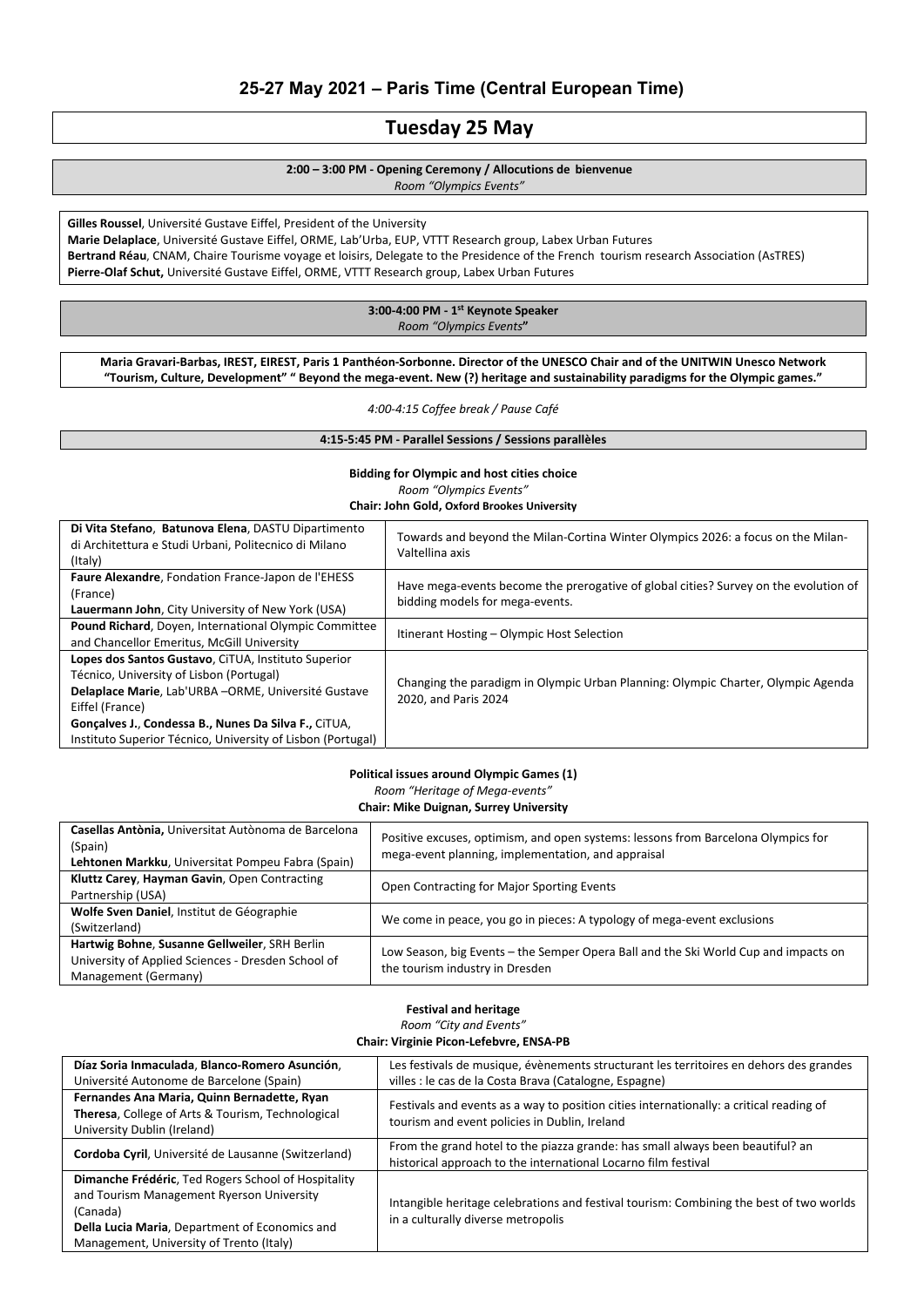# **Wednesday 26 May**

#### **9:00‐10:30 AM ‐ Parallel Sessions / Sessions parallèles**

# **Olympic Games and tourism (1)**  *Room "Olympics Events"* **Chair: Larry Dwyer, University of Technology, Sydney**

| Delaplace Marie, Université Gustave Eiffel, LAB'URBA<br>EUP, ORME, Groupe Ville, Tourisme, Transport,<br>Territoires Du Labex Futurs Urbains (France)<br>Schaffar Alexandra, Université de Toulon, Laboratoire<br>d'Économie Appliquée au Développement (LEAD)<br>(France) | The expected effects of Paris 2024 Olympic Games on tourism practices, a first<br>analysis of an ex ante survey)                                                                                                                   |
|----------------------------------------------------------------------------------------------------------------------------------------------------------------------------------------------------------------------------------------------------------------------------|------------------------------------------------------------------------------------------------------------------------------------------------------------------------------------------------------------------------------------|
| Minami Soichiro, Policy Research Institute for Land,<br>Infrastructure, Transport and Tourism (Japan)<br>Arima Takayuki, Yokohama City University (Japan)<br>Niwa Nao, Inagaki Tomoyuki, Akiyama Tetsuo, Chuo<br>University (Japan)                                        | Classification of Visiting Sites for International Tourists in Tokyo and Tourist behaviors<br>by Avoidance Attitude: For the Prediction of Behaviors of the Tourists at the Time of<br>the Tokyo 2020 Olympic and Paralympic Games |
| Chappelet Jean-Loup, Université de Lausanne<br>(Switzerland)                                                                                                                                                                                                               | The tourism impact of contemporary Olympics                                                                                                                                                                                        |
| Fragelli Claudia, Centro Federal de Educação<br>Tecnológica Celso Suckow da Fonseca (Brazil)<br>Irving Marta, Lima Marcelo Gurgel De, Santos Joana<br>Castro Da Silva, Universidade Federal do Rio de<br>Janeiro (Brazil)                                                  | Impressions about Rio 2016 Olympic Games: messages for public policies of tourism in<br>the context of mega events                                                                                                                 |

#### Larry Dwyer, University of Technology, Sydney, Fellow and Past President International Academy for the Study of Tourism **" Event Assessment Through a Well‐being Lens"**

#### **Models and event territories**

*Room "Heritage of Mega‐events"* 

## **Chair: Sébastien Jacquot, Paris 1 University, EIREST‐IREST**

| Houllier-Guibert Charles-Edouard, Université de Rouen | Situer l'événementiel comme levier d'action du marketing territorial et du marketing |
|-------------------------------------------------------|--------------------------------------------------------------------------------------|
| (France)                                              | des territoires : définition, délimitation, combinaison                              |
| Laffont Georges-Henry, Environnement Ville Société    | L'évènementiel comme modèle, mode et outil privilégié de la production matérielle et |
| (France)                                              | symbolique de l'urbain ? L'enseignement de Saint-Etienne                             |
| Amore Alberto, Solent University (UK)                 |                                                                                      |
| Hall C. Michael, University of Canterbury (New        | Shaping the 21st century eventful City: Bold visions or a preannounced fiasco?       |
| Zealand)                                              |                                                                                      |
| Martin Colonna Cyril, Kadri Boualem, Université du    | Le rôle des organismes transnationaux dans la transformation de la ville. Marseille, |
| Québec à Montréal (Canada)                            | d'une ville industrielle à la métropole créative.                                    |
|                                                       |                                                                                      |

#### 10:30‐10:45 AM Coffee *break / Pause Café*

| 10:45-12:15 AM - $2nd$ Keynote Speaker    |  |
|-------------------------------------------|--|
| $^{\backprime}$ "Olympics Events"<br>Room |  |
|                                           |  |

12:15‐1:45 PM ‐ Lunch *break / Pause repas* 

## **1:45‐3:00 PM ‐ Parallel Sessions / Sessions parallèles**

#### **Events and culture**

*Room "Heritage of Mega‐Events"*

#### **Chair: Fabienne Leloup, Université de Louvain**

| <b>Ballester Patrice, IEFT School of Tourism &amp; Hospitality</b><br>(France) | Les expositions universelles et internationales comme instrument marketing et de<br>communication pour le tourisme d'affaires dans le cadre de la candidature du Grand<br>Paris / Toulouse 2025 |
|--------------------------------------------------------------------------------|-------------------------------------------------------------------------------------------------------------------------------------------------------------------------------------------------|
| Rotolo Marina, Architecture Urbanisme Société :                                | Transfert et réception de modèles architecturaux dans une Capitale européenne de la                                                                                                             |
| Savoir Enseignement Recherche (France)                                         | Culture : le cas de Matera 2019                                                                                                                                                                 |
| Baziz Nassima, Universite setif 1 (Algeria)                                    | La construction de l'image au service des villes-événementielles Exemple de trois «                                                                                                             |
|                                                                                | capitales de la culture » en Algérie                                                                                                                                                            |

#### **City attractiveness for Congresses and Conferences**

*Room "City and Events"*

#### **Chair: Nathalie Fabry, Gustave Eiffel University, DICEN**

| Christofle Sylvie, Université Côte d'Azur-ESPACE-GRM | Covid19 et destinations touristiques congressuelles mondiales : analyse diachronique  |
|------------------------------------------------------|---------------------------------------------------------------------------------------|
| (France)                                             | d'impact et de stratégies de sortie de crise.                                         |
| Pebarthe-Desire Hélène, Espaces Géographiques et     | Ville théâtre, ville candidate : comment les congrès recomposent-ils l'urbanité et la |
| Sociétés, Université d'Angers (France)               | gouvernance urbaine?                                                                  |
| Moyano Amparo, Coronado Jose Maria, García           | Walkable events: Analysing mobility patterns of participants in conferences organised |
| Cristina, Universidad de Castilla-La Mancha (Spain)  | in small high-speed rail cities                                                       |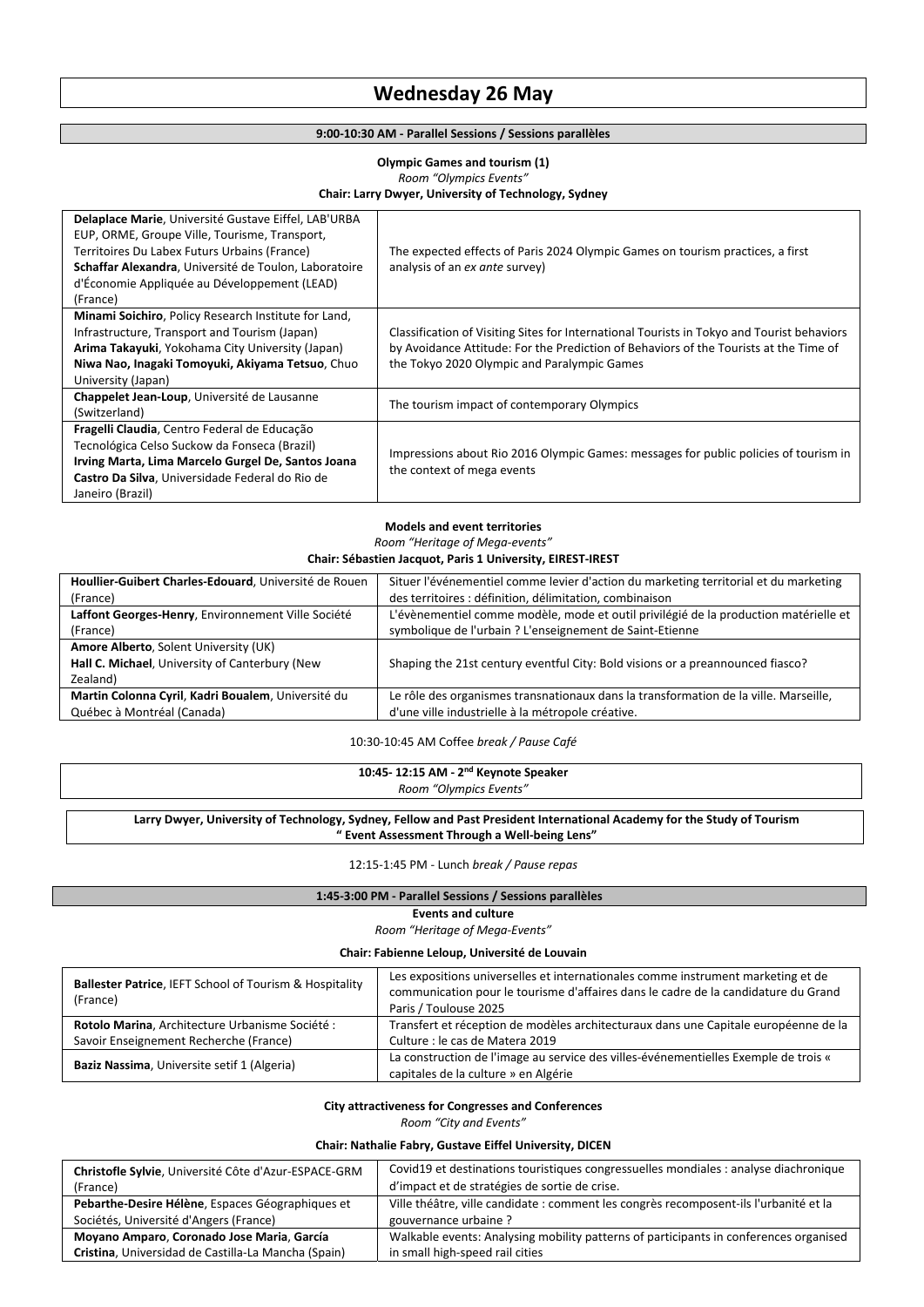#### **3:15‐4:45 PM ‐ Parallel Sessions / Sessions parallèles**

# **Mega‐event in the city** *Room "Olympics Events"* **Chair: Harry Hiller, Calgary University**

| Glebova Ekaterina, Paris Sud University (France)<br>Schut Pierre-Olaf, Université Gustave Eiffel (France)                 | Roland Garros Mobile App 2018: Key Questions and Empirical Evidence                                            |
|---------------------------------------------------------------------------------------------------------------------------|----------------------------------------------------------------------------------------------------------------|
| Knott Brendon, Cape Peninsula University of<br>Technology (South Africa)<br>Tinaz Cem, Istanbul Bilgi University (Turkey) | The contribution of hallmark or mega sport events to development in the emerging<br>nations                    |
| Khomsi Mohamed Reda, Martin Cyril, Université du<br>Québec à Montréal (Canada)                                            | Les nouveaux territoires de l'événement et le défi de la gouvernance                                           |
| Auvray Emmanuel, Bouayad Agha Salima, Groupe<br>d'Analyse des Itinéraires et des Niveaux Salariaux<br>(France)            | Objectiver le périmètre géographique pertinent pour une étude d'impact : les trajets<br>quotidiens comme proxy |

#### **Olympic Games and urban transformations**

*Room "Heritage of Mega‐Events"*

#### **Chair: Pierre‐Olaf Schut, Gustave Eiffel University, ACP, ORME, VTTT Research Group LabEX Urban Futures**

#### **Local resources and events**

*Room "City and Events"*

#### **Chair: Charles‐Edouard Houllier‐Guibert, Rouen University, NIMEC**

| Bertoncini Pierre, Lieux, Identités, eSpaces, Activités                              | Le 250ème anniversaire de la naissance de Napoléon à Ajaccio. Rendre le patrimoine    |
|--------------------------------------------------------------------------------------|---------------------------------------------------------------------------------------|
| (France)                                                                             | culturel corse statocompatible ?                                                      |
| Zamant Véronique, Laboratoire d'Histoire de<br>l'Architecture Contemporaine (France) | Le sacre, aux prises entre l'exceptionnel et l'evenementiel.                          |
| Gillard Merlin, Luxembourg Institute of Socio-                                       | L'impact des mesures antiterroristes sur la sécurisation des événements dans l'espace |
| Economic Research (LISER) (Luxembourg)                                               | public à Bruxelles                                                                    |

#### 4:45‐5:00 PM ‐ Coffee *break / Pause Café*

# **5:00‐6:30 PM ‐ Parallel Sessions / Sessions parallèles**

# **Mega‐events and image**

*Room "Olympics Events"*

**Chair: Khomsi Mohamed Reda, UQAM**

| Polychroniadi Aikaterini, AHTTEP, ENSA Paris La         | Une nouvelle image d'Athènes après les Jeux Olympiques et Paralympiques 2004 ?        |
|---------------------------------------------------------|---------------------------------------------------------------------------------------|
| Villette (France)                                       | Perception imaginaire et vécu de la ville VS transformations physiques ou matérielles |
| Ben Massou Si Mohamed, Université Cadi Ayyad            | Interaction de l'image entre les méga-événements et les destinations : le cas de      |
| (Morocco)                                               | Marrakech                                                                             |
| Gignon Alexia, Delaplace Marie, Pimenta De Souza        | Olympic and Paralympic Games and image of host cities                                 |
| Felipe Lab'Urba - Université Gustave Eiffel (France)    | First elements of an ex ante survey concerning Paris 2024                             |
| <b>Omorczyk Adam, University of Silesia in Katowice</b> | The Same City - New Symbols. The New Characteristic Urban Objects and Spaces          |
| (Poland)                                                | <b>Created Due To The Olympic Games</b>                                               |

# **Conflicts around Olympic heritage** *Room "Heritage of Mega‐Events"*

#### **Chair: Antoine Marsac, Gustave Eiffel University, ACP, ORME, VTTT Research Group**

| Vico Roberto Paolo, Université de São Paulo - Ecole  | Les jeux olympiques et l'usage corporatif du territoire résultant des transformations |
|------------------------------------------------------|---------------------------------------------------------------------------------------|
| des Arts, Sciences et Humanités (Brazil)             | socio-spatiales mises en œuvre                                                        |
| Goncalves Telma, Trentin FÁbia, Universidade Federal |                                                                                       |
| Fluminense (Brazil)                                  | Museu de arte do rio – mar: la fragilité de l'heritage olympique                      |
| Husukic Erna, Zejnilović Emina, International Burch  | From Olympic city to Martyred city: A case study of Sarajevo                          |
| University (Bosnia-Herzegovina)                      |                                                                                       |
| Mrani Alaâ, CDES Université de Limoge (France) /     | Mega-évènements sportifs et évaluations des héritages : applications aux pays en      |
| Université Hassan II Casablanca (Morocco)            | développement - cas du Maroc -                                                        |

| Faure Alexandre, Fondation France-Japon de l'EHESS | L'influence des candidatures de Tokyo (2016-2020) et Paris (2008-2012-2024) sur la |
|----------------------------------------------------|------------------------------------------------------------------------------------|
| (France)                                           | ville : étude des projets urbains olympiques.                                      |
| Baim Dean, Pepperdine University (USA)             | The Persistent Micro, Macro, and Global Impact of the 2008 Beijing Games           |
| Bastoen Julien, Nivet Soline, Vajda Joanne,        |                                                                                    |
| Architecture Urbanisme Société : Savoir            | Faire date : Paris 2024, méga-événement et controverses patrimoniales              |
| Enseignement Recherche (France)                    |                                                                                    |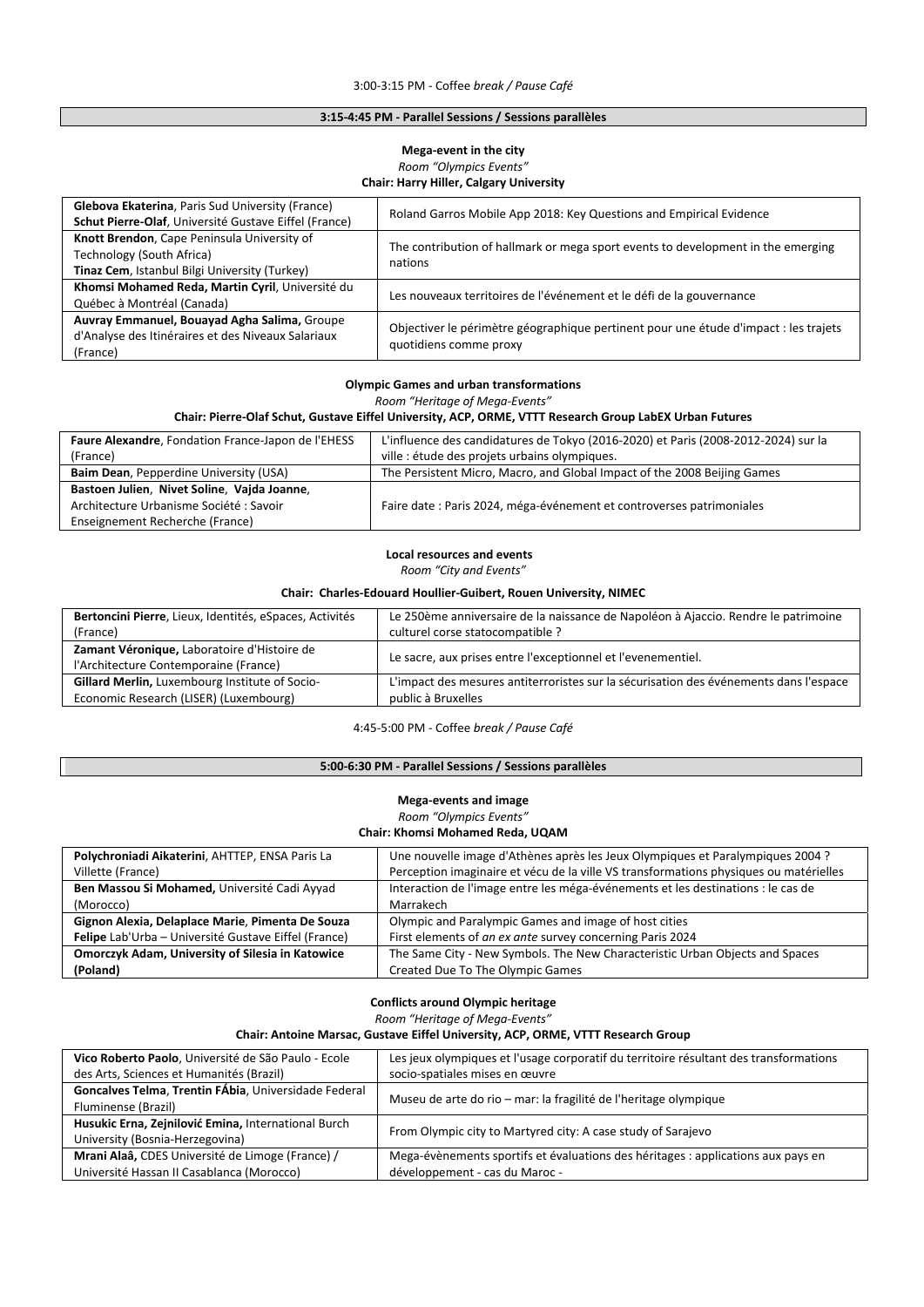# **Thursday 27 May**

#### **9:00‐10:30 AM ‐ Roundtable "Events, Mega‐events facing pandemic"**

*Room "Olympics Events"*

# **Chair: Marie Delaplace, Université Gustave Eiffel, ORME, Lab'Urba‐EUP, VTTT Research group, Labex Urban Futures**

**Takayuki ARIMA,** Yokohama City University, School of International Liberal Arts, Urban Studies Division, Associate Professor (Japan) **Malika BOULDI**, Provence Côte d'Azur Events, Director (France) **Carole GOMEZ**, Institut de relations internationales et stratégiques (IRIS), Research Director (France) **Vincent LARQUET**, EM Normandie business school‐ METIS Lab, UNIMEV‐Past Strategy & Sustainability Director (France) **Soichiro MINAMI**, Policy Research Institute for Land Infrastructure, Transport and Tourism; Research Officer (Japan) **James MORGAN**, Westminster University, Founder of the Event Tech Lab (UK)

#### 10:30‐10:45 AM ‐ Coffee *break / Pause Café*

#### **10:45‐12:15 AM ‐ Parallel Sessions / Sessions parallèles**

# **Olympic Games and tourism (2)** *Room "Olympics Events"* **Chair: Holger Preuss, Université Mainz**

| <b>Zesheng Yang, Autonomous University of Barcelona</b><br>(Spain), Jianing Zhang, Macau University of Science and<br>technology (China), Fan Ally Bu, University of<br>Edinburgh (UK), Junfeng Wang, Autonomous University<br>of Barcelona (Spain)                                                                                                                                                                                | Mega Event and Winter Tourism Development in China: A Case Study of Zhangjiakou<br>in the context of Beijing 2022 Winter Olympic Games |
|------------------------------------------------------------------------------------------------------------------------------------------------------------------------------------------------------------------------------------------------------------------------------------------------------------------------------------------------------------------------------------------------------------------------------------|----------------------------------------------------------------------------------------------------------------------------------------|
| Delaplace Marie, UGE LAB'URBA-EUP, ORME Research<br>Group City Tourism Transport and Territory, (France)<br>Moussi-Beylie Florian, Université Gustave Eiffel<br>(France)<br>Alexandra Schaffar, Toulon University, (France)<br>Arima Takayuki, Yokohama City University (Japan)<br>Minami Soichiro, Policy Research Institute for Land,<br>Infrastructure, Transport and Tourism (Japan)<br>Akyama Tetsuo, Chuo University (Japan) | Olympic Games and tourism : an ex ante analysis of arrival intentions - The cases of<br>Tokyo 2020 and Paris 2024                      |
| Zembri Geneviève, laboratoire MRTE (France)                                                                                                                                                                                                                                                                                                                                                                                        | La construction d'une centralité touristique et culturelle : le cas de Plaka à Athènes                                                 |

# **Mega‐event, transport, mobility and accessibility**

*Room "Heritage of Mega‐events"*

**Chair: Eva Kassens‐Noor, Michigan State University**

| Carlos Alberto Lidizia Soares Lidizia, Moraes Claudia,<br>Camello Noelle, Bianca de França Tempone Felga de<br>Moraes (Brazil) | Accessibilité dans les hôtels de la région métropolitaine et de l'état de rio de janeiro:<br>une analyse de l'héritage après les méga événements |
|--------------------------------------------------------------------------------------------------------------------------------|--------------------------------------------------------------------------------------------------------------------------------------------------|
| Niwa Nao, Assistant professor, Chuo University (Japan)<br>Niwa Taichi, Tokyo Univ. (Japan)                                     | Tokyo 2020 and Consolidation of Accessible tourism, case of International Airports                                                               |
| Akiyama Tetsuo, Chuo University (Japan)                                                                                        |                                                                                                                                                  |
| Bas Ahmet, Abdullah Gül University (Turkey),                                                                                   |                                                                                                                                                  |
| LAB'URBA (France)                                                                                                              | Bidding for olympic and paralympic Games, transportation investments and tourism:                                                                |
| Delaplace Marie, LAB'URBA, Université Gustave Eiffel                                                                           | the case of Istanbul                                                                                                                             |
| (France)                                                                                                                       |                                                                                                                                                  |

#### 12:15‐1:30 PM ‐ Lunch *break / Pause repas*

# **1:30‐3:00 PM ‐ Parallel Sessions / Sessions parallèles**

#### **Political issues around Olympic Games**

#### *Room "Olympics Events"*

#### **Chair: Jean‐Loup Chappelet, Lausanne University**

| Bettoni Giuseppe, Università degli Studi di Roma Tor |                                                                                                                                                               |
|------------------------------------------------------|---------------------------------------------------------------------------------------------------------------------------------------------------------------|
| Vergata (Italy)                                      | Les jeux Olympique de Rome et Turin : stratégies territoriale locales et Représentation                                                                       |
| Pioletti Anna Maria, Université de la Vallée d'Aoste | Géopolitique en comparaison.                                                                                                                                  |
| (Italy)                                              |                                                                                                                                                               |
| Quin Grégory, Cala Sébastien, Vonnard Philippe,      | L'hôtelier, le banquier et le skieur. Retour sur les enjeux économiques, politiques et<br>sportifs de l'organisation des Jeux olympiques de 1928 à St. Moritz |
| Institut des Sciences du Sport de l'Université de    |                                                                                                                                                               |
| Lausanne (Switzerland)                               |                                                                                                                                                               |
| Brazão Maria Alice, University of Surrey (UK)        | Privatisation of Public Spaces and Stakeholder Management in a Mega-Events                                                                                    |
|                                                      | Context: A Tokyo 2020 Olympic Host Community Perspective                                                                                                      |
| Languillon Raphaël, Université de Genève             | Tokyo 2020+1 : des conflits d'aménagement à la crise sanitaire                                                                                                |
| (Switzerland)                                        |                                                                                                                                                               |